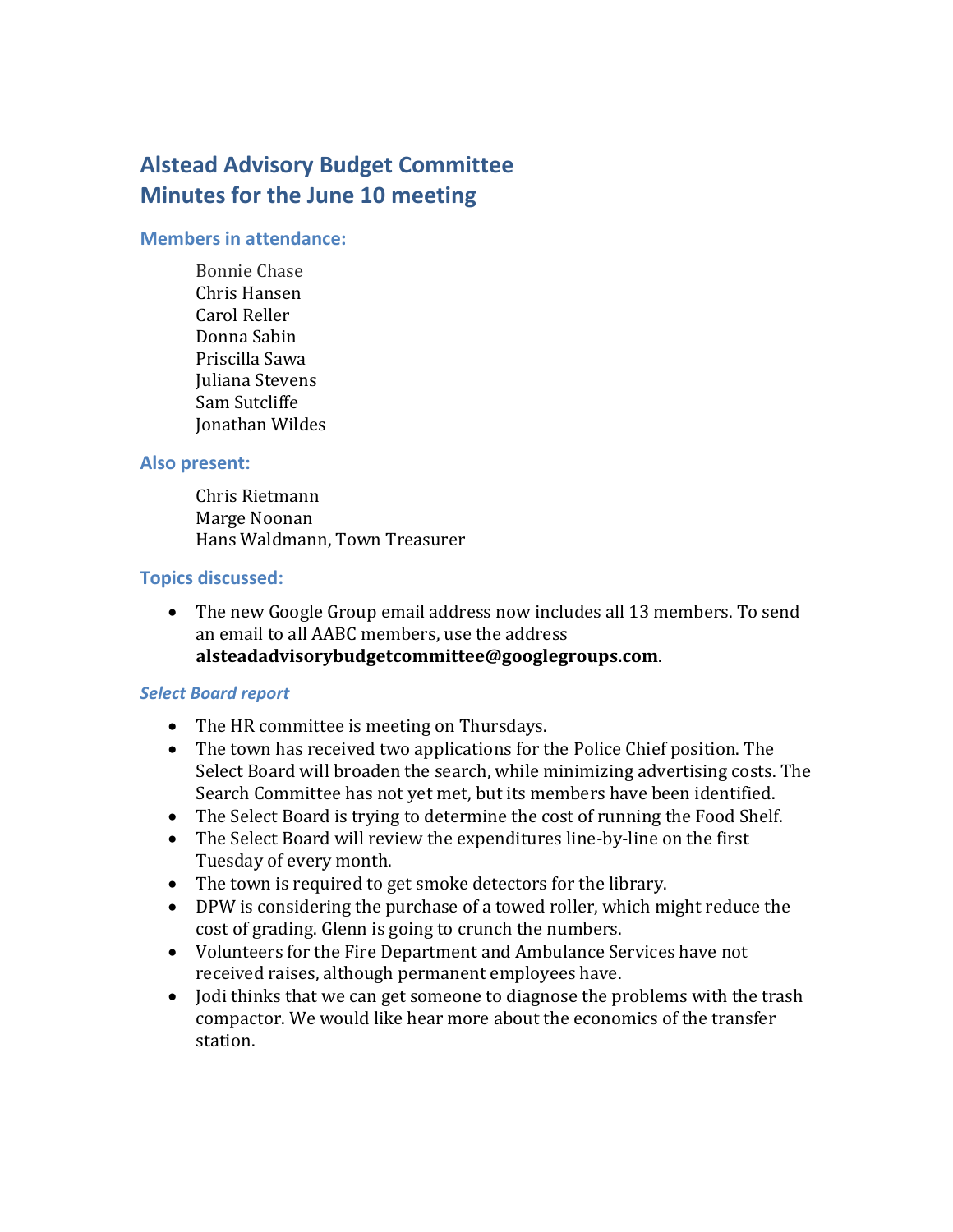#### *Subcommittee reports*

- Donna will attend the HR committee meetings as the AABC representative starting next week.
- The EMSG committee met with the field rep for NH Emergency Services and has a better understanding of what Emergency Services the town is required to provide. The committee will meet tomorrow to discuss what the town needs for emergency services.
- Our Q2 report generated some confusion because it was not clear that the report was created by AABC. We need to make sure that the return address on the mailing says "AABC", not "Select Board", and that the committee name appears in the title or the first sentence.
- The Select Board wants to be notified of (to review?) our mailings before they go out. The sense of the meeting is that we should inform the Select Board of our mailings before we send them out.
- Jonathan needs to get in touch with the Select Board about new financial tools. He has made some progress on a long-term capital plan, which he showed us. He is working to gain a better understanding of the fund balance.

#### *Discussion with Hans Waldman*

- Hans explained that the Town Treasurer's job is to make sure that town funds are safe -- properly invested and insured -- and that we have enough funds to pay our bills without having to borrow money. Funds come in very fast and go out just as quickly. For example, the town can receive up to \$2M in property tax revenue and while paying out \$250K per month to the schools and \$500K to the county at the end of the year.
- We would like to have more detailed, frequently updated information on cash flow. Hans will provide us with monthly cash flow reports starting at our next meeting on June 24.
- Since this monthly report will be similar to the Treasurer's Report that appears in the annual reports, we can all prepare for the next meeting with Hans by reviewing the 2015 Alstead's Treasurer's Report on page 38 of the annual report.

## **Motions:**

- The meeting minutes of May 27 were approved.
- Sam moved that we urge the Select Board to implement raises for Fire and Ambulance volunteers who have not yet received raises, without waiting for input from the HR committee. The raises should be retroactive to the date that other town employees received their raises. Juliana seconded the motion. Eight in favor, none opposed, no abstentions.

## **Action items:**

 Chris H. will notify the Select Board of our motion regarding raises for volunteers. Priscilla will provide Chris H with a written copy of the motion.